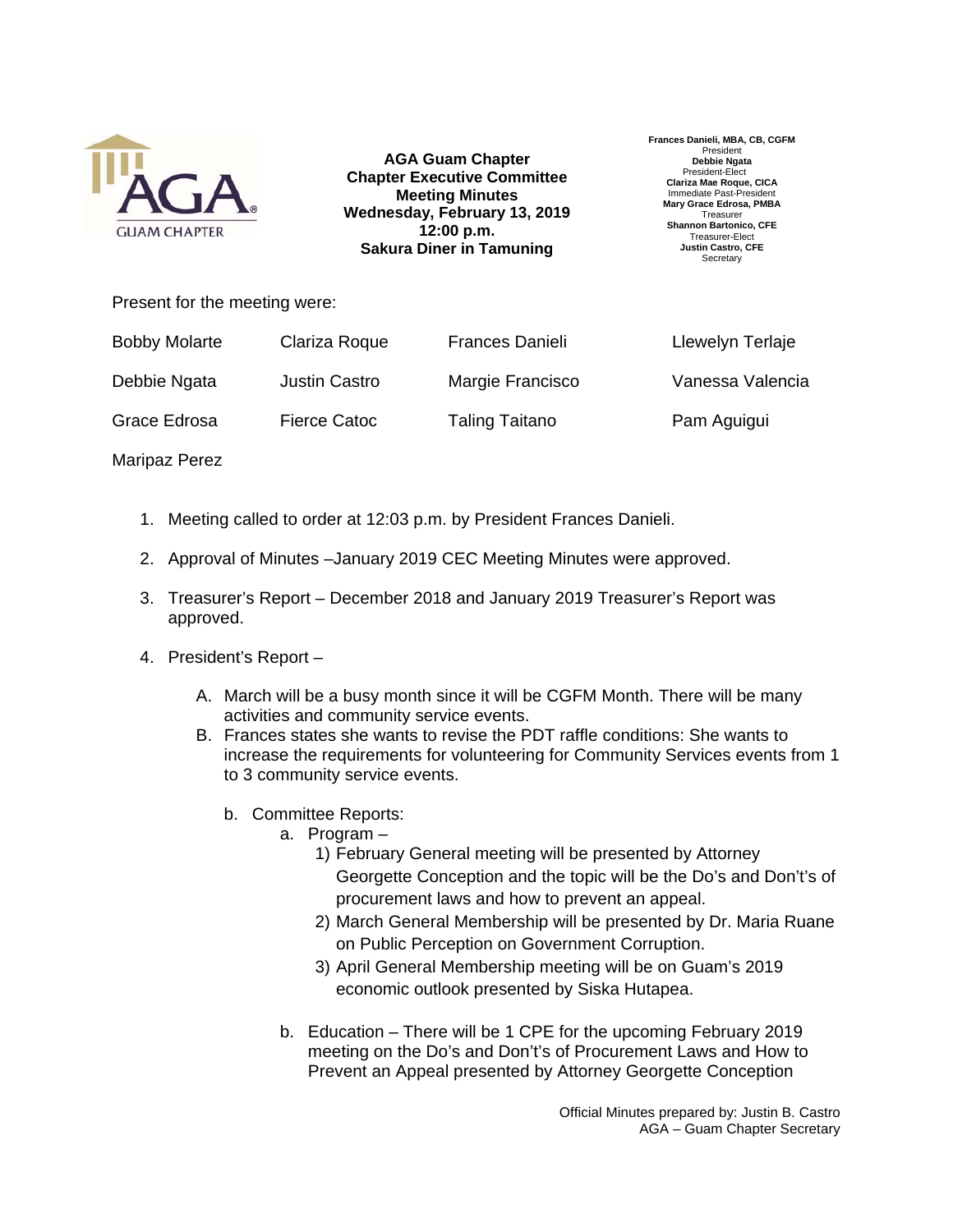- c. CGFM As per Maripaz:
	- 1. An update on the CGFM Review Questions Scholarships will be forthcoming. There were changes made to the exam's platform and access timeframe (shorten to 3 months for \$45 and for additional \$30 you can extend for 3 additional months). Original availability was 12 months.
	- 2. CGFM 2019 Mentorship Program: Paz will be emailing CGFMs to ask if they would like to be a mentor for the upcoming mentorship program.
	- 3. March 2019 is CGFM Month and will be the 25<sup>th</sup> anniversary for the CGFM certification. Paz will request attendees to donate 25 pounds of can goods to Guma San Jose to honor the 25<sup>th</sup> anniversary.
	- 4. CGFM Resolution Presentation and Signing on February 26, 2019 at the Guam Legislature Building and Governor's Office.
	- 5. CGFM Month Government Ethics Training March 15, 2019 presented by Vince Camacho
	- 6. Possible CGFM Review Course Training Part 3 presented by the Guam CGFMs
- d. Membership– Debbie is currently working on the membership surveys and will update the CEC as soon as possible. Debbie also mentioned that she will update the newsletters with more information.
- e. Young Professionals As per Frances, there is no new report
- f. Accountability As per Bobby, the winners for the CCR 2019 competition is as follows:
	- 1. 1<sup>st</sup> Place is University of Guam
	- 2. 2<sup>nd</sup> Place is Guam Community College
	- 3. 3<sup>rd</sup> Place was a tie Guam Waterworks and Guam Housing **Corporation**
- 4. Community Service As per Margie: The community events are as followed:
	- 1. FBLG Career Day February 15, 2019
		- a. 3 volunteers so far and others are welcome to join
	- 2. Bank of Guam 2k/5k Run/Walk March 9, 2019